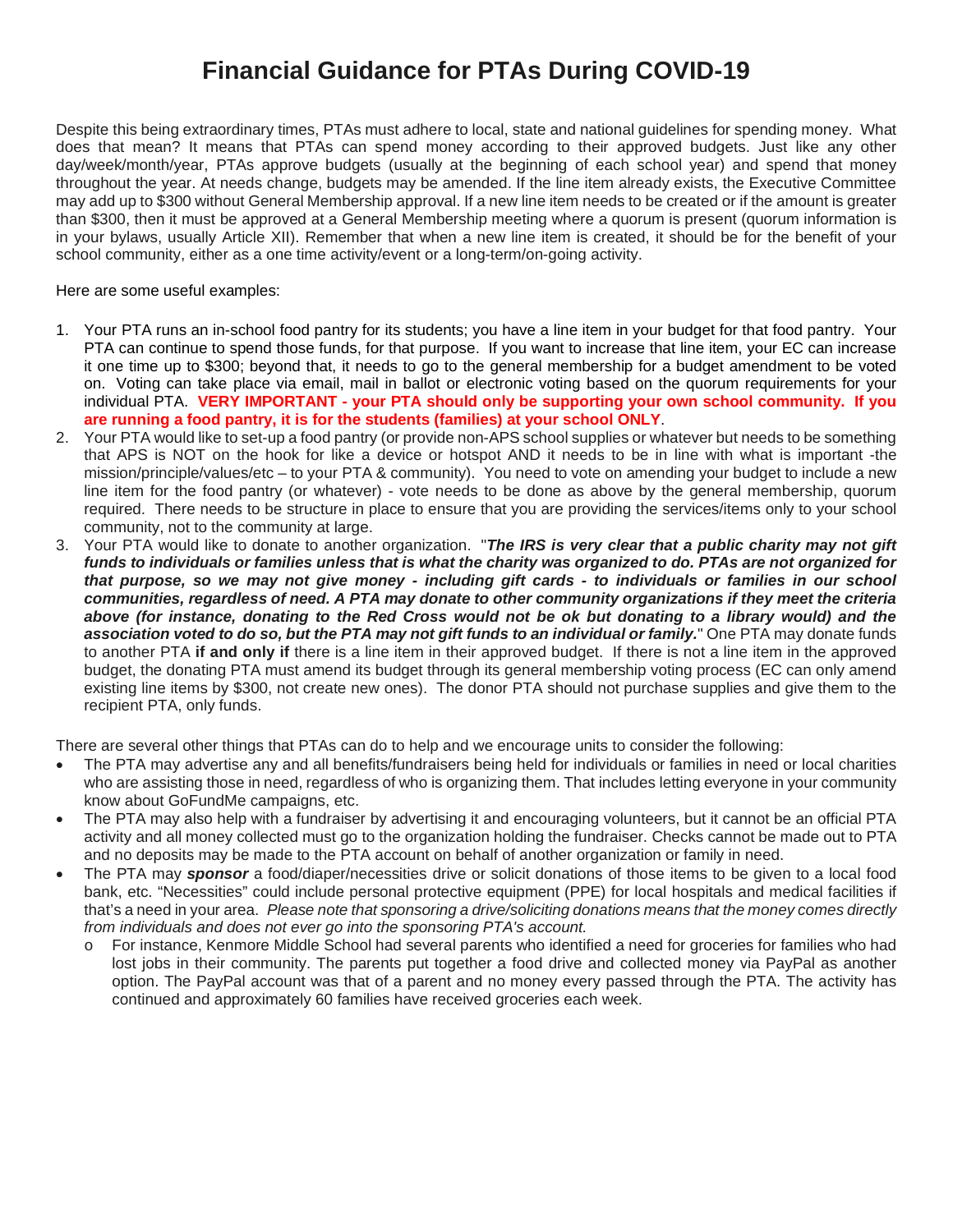# COVID-19 RESOURCES FOR PTA LEADERS

Find information about how to handle meetings and financial transactions during the Virginia Governor's Executive Order #55 (2020) Temporary Stay At Home Order Due to Novel Coronavirus (COVID-19)

Please Note: The Virginia PTA Office will remain closed for Spring Break Monday, April 13 through Friday, April 17, 2020. If you need any assistance, please contact your District Director or Board Member. Our most up to date information can be found on our social media platforms.

#### Executive Board/Committee Meetings

Our bylaws allow for Executive Board/Committee meetings to be held by telephone conference or through other electronic communications media so long as all of the members can simultaneously hear each other and participate during the meeting.

#### General Membership Meetings

While our bylaws do not directly prohibit meetings by telephone conference or through other electronic communications media, they do not specifically allow for them either. However, we looked at the Virginia non-profit corporation code and it does allow for meeting by teleconference and video conference. Also if there is a health emergency (which COVID-19 is), it supersedes any rule or regulation that would require in-person meetings if they pose a risk to a person's health.

Remember: The normal rules of holding a meeting apply to your teleconferencing meeting. People should be treated and treat others with respect and courtesy.

# TELECONFERENCE & VIDEO CONFERENCE TOOLS

If local leaders choose to hold meetings via teleconference or video conference based on our recent guidance, there are various free tools to consider that allow you to hold online conference calls or video meetings with multiple attendees - subject to limitations.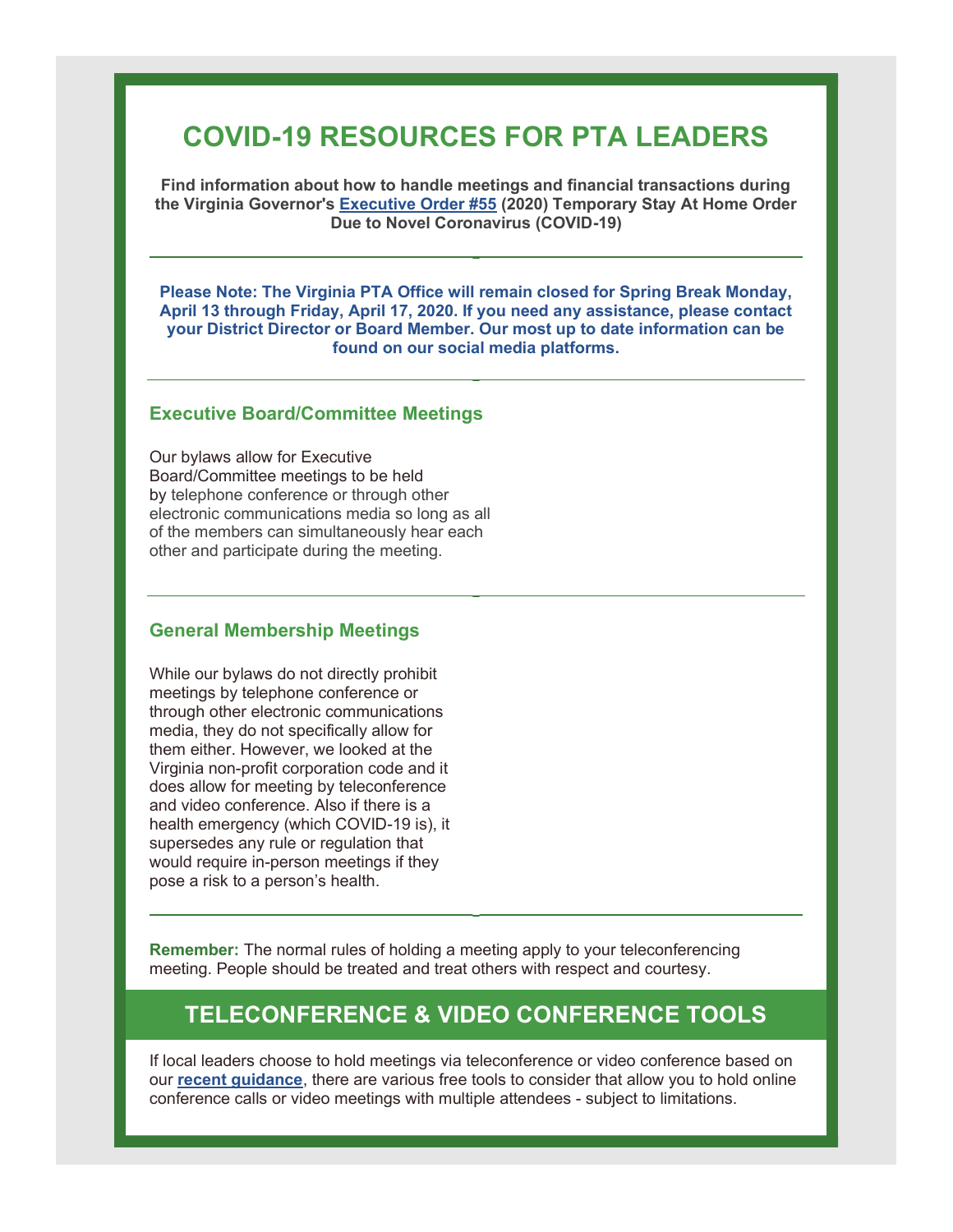If you missed Workshop Wednesday on Running Effective Virtual Meetings, you can find follow-up information here and resource.

# FAQS FOR MEETINGS

## Is it mandatory that we hold a General Membership Meeting via teleconferencing?

No, we are just giving our Units, Councils, and Districts an alternative to hosting an inperson meeting during these uncharted times. These guidelines expire on June 30, 2020.

#### How much notice of this meeting do I need to give?

PTAs must follow their approved bylaws for meeting notice requirements.

## How do we give notice of the meeting?

- 1. Use the PTA's social media platforms as well as your website to announce details of the meeting.
- 2. See if your principal can place notice of the meeting on the school website and social media platforms.
- 3. Email your membership list directly announcing the meeting and agenda.
- 4. Board members should also share information about the meeting on their personal pages. This may notify people who are not following the PTA.

## Is it OK to post the documents for the meeting on your website and social media?

Yes, as long as you make sure they are non-editable documents. Also make sure that there is nothing controversial or confidential in the documents.

#### Do we need to have a current membership list?

Yes, only current, paid members may vote on PTA business. PTAs must ensure they meet their bylaws quorum.

#### How do we handle translation of this teleconferencing meeting?

See if the application or tool you are using has a translation option. Test it out before the meeting. If it does not offer that option, talk to someone who can do translation from the school community. The translator(s) would need to be on the actual call, translating in real time. Prior to the event make sure that person knows the order of what is happening during the meeting and work out how the translation process will work during the call. It is very important to make all our parents feel included.

# FAQS FOR FINANCIAL TRANSACTIONS, AUDITS & TAXES

# Is it okay to present our financials at a teleconferencing meeting?

Yes, you can present a full treasurer's report including ratification of payments made and releasing funds. You can also present the budget for the next school year and release funds to pay summer bills.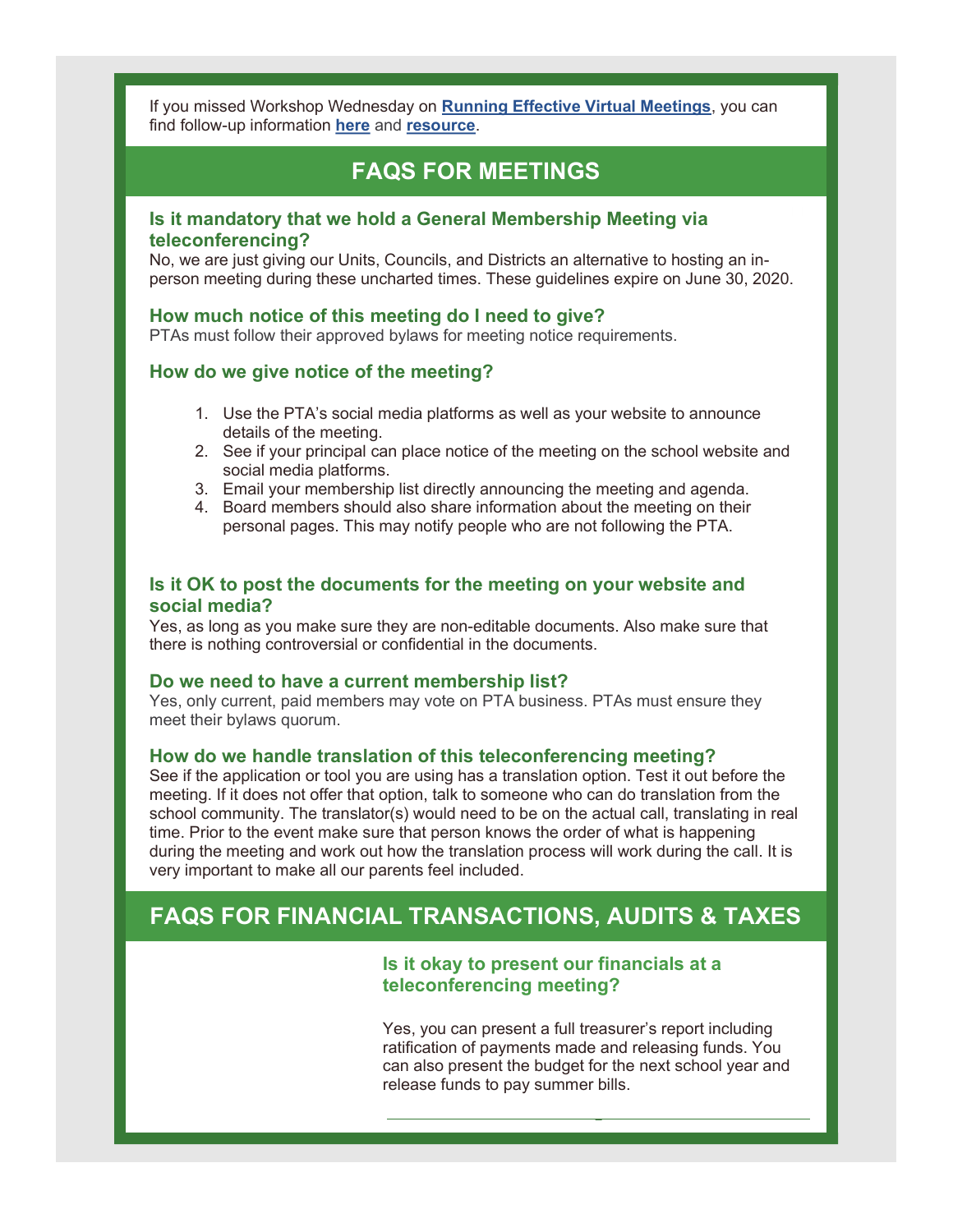#### How do we approve bills that need to be paid?

During the meeting being conducted via teleconferencing, the treasurer will make a motion to approve the bills that need to be paid. You can make a motion to pay summer bills. The treasurer should also make motions to ratify the payments that may have already been made.

## Are checks the only way we can pay bills? How do we sign checks with two signatures with the Governor's "stay at home" order in place?

PTA bylaws cannot be waived/suspended as per Virginia non-profit corporation code and Roberts Rules of Order. As PTA bank accounts were established requiring two signatures, you would need to contact your financial institution on guidance. Typically, banks will allow an authorized signature holder to purchase cashier checks/money orders made payable to a vendor without requiring the second authorized signature.

If the person or company you need to pay can accept an Electronic Funds Transfer (EFT) or a payment from your bank's bill payment system, you can process the payment via that method.

For either of these options, there is a form to be filled out and attached to the invoice, which can be found here. Remember, you should never pay a bill without an invoice or a receipt, and electronic signatures are acceptable on this and other payment authorization forms when necessary.

#### Are tax deadlines for non-profits going to be extended by the IRS?

As of the middle of March, tax deadlines have not been extended. If we get any new information we will update our local leaders through our standard social media platforms as well as our district and council leadership.

# What if my unit is interested in redirecting existing funding to support families and teachers ? Can our Executive Board vote for emergency funding and reallocate existing funds to supply tools such as hot spots?

Every executive board has some power to spend funds that were not budgeted. However, budgeted funds require general membership approval for any changes to the adopted budget over three hundred dollars (\$300.00) per fiscal year.

# What do we do with donated items now that we can no longer have the event they were donated for (like our silent auction)? Do we need to vote to cancel the event even though we can't hold it due to school closures and COVID-19 restrictions?

If the donations were solicited specifically for this event that you are now not able to have and not as a "general" donation to the PTA, the PTA needs to contact the donors and ask them what they would like you to do with the donated items. This is easiest via email, because then you will have written instructions from the donor, which is really what you need. If the donor wants the items returned, you have to give them back. If they give you permission to keep them/use them as needed, then you can vote as a board how to "repurpose" those donations at a future time.

You do not need a vote of the association to cancel a fundraiser/event that you are no longer able or allowed by law to hold. You would only need a vote on how to distribute/use any donations that were not returned to donors.

### Can our PTA donate to other community nonprofits who are taking lead roles in supporting the many under-served families in our district? Can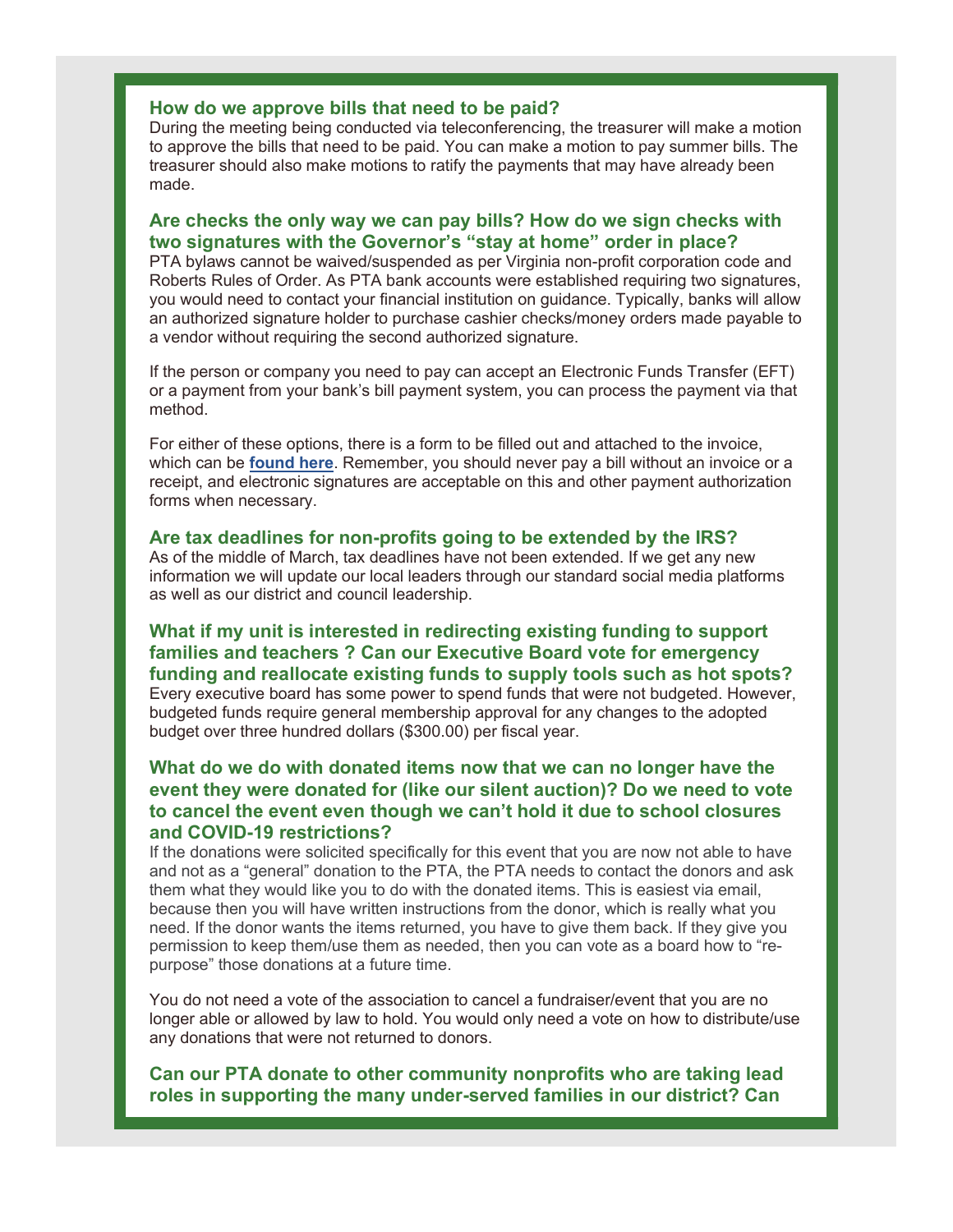# we offer some sort of direct support to members (individuals and families) of need in our school communities?

The IRS is very clear that a  $501(c)3$  public charity (which all PTAs are) may donate funds to another 501(c)3 public charity with a similar mission. That means that a PTA can donate money only to nonprofits who have similar purposes. For example, you could not donate to the Red Cross, but you could donate to a non-profit children's library, provided it had 501(c)3 status.

Likewise, the IRS is very clear that a public charity may not gift funds to individuals or families unless that is what the charity was organized to do. PTAs are not organized for that purpose, so we may not give money - including gift cards - to individuals or families in our school communities, regardless of need.

Therefore, the PTA may donate to other community organizations if they meet the criteria above; and assuming the association voted to do so, but the PTA could not gift funds to an individual or family.

However, there are several other things that PTAs can do to help and we encourage units to consider the following:

- The PTA may advertise any and all benefits/fundraisers being held for individuals or families in need or local charities who are assisting those in need, regardless of who is organizing them. That includes letting everyone in your community know about GoFundMe campaigns, etc.
- The PTA may also help with a fundraiser by advertising it and encouraging volunteers, but it cannot be an official PTA activity and all money collected must go to the organization holding the fundraiser. Checks cannot be made out to PTA and no deposits may be made to the PTA account on behalf of another organization or family in need.
- The PTA may sponsor a food/diaper/necessities drive or solicit donations of those items to be given to a local food bank, etc. "Necessities" could include personal protective equipment (PPE) for local hospitals and medical facilities if that's a need in your area.

Do we still need to complete an audit if we didn't complete our year yet? Yes, units are required to abide by their bylaws even during a pandemic. The fiscal year ending date will remain June 30. PTA audits will be based on the business conducted between July 1, 2019 and June 30, 2020.

# How do we nominate an audit committee if our members can't get together in person?

PTAs can hold virtual meetings to conduct the business of the Association. Committee members may be elected during the general membership meeting. The committee would not begin work until after the fiscal year ending date - June 30 - in order to receive all financial statements and records.

# The Use of Gift Cards

Many PTAs recognize the benefits that gift cards offer and are purchasing them for use in their programs. Inherent with the use of gift cards, however, is the potential for misuse, and occurrences of such problems are increasing around the state.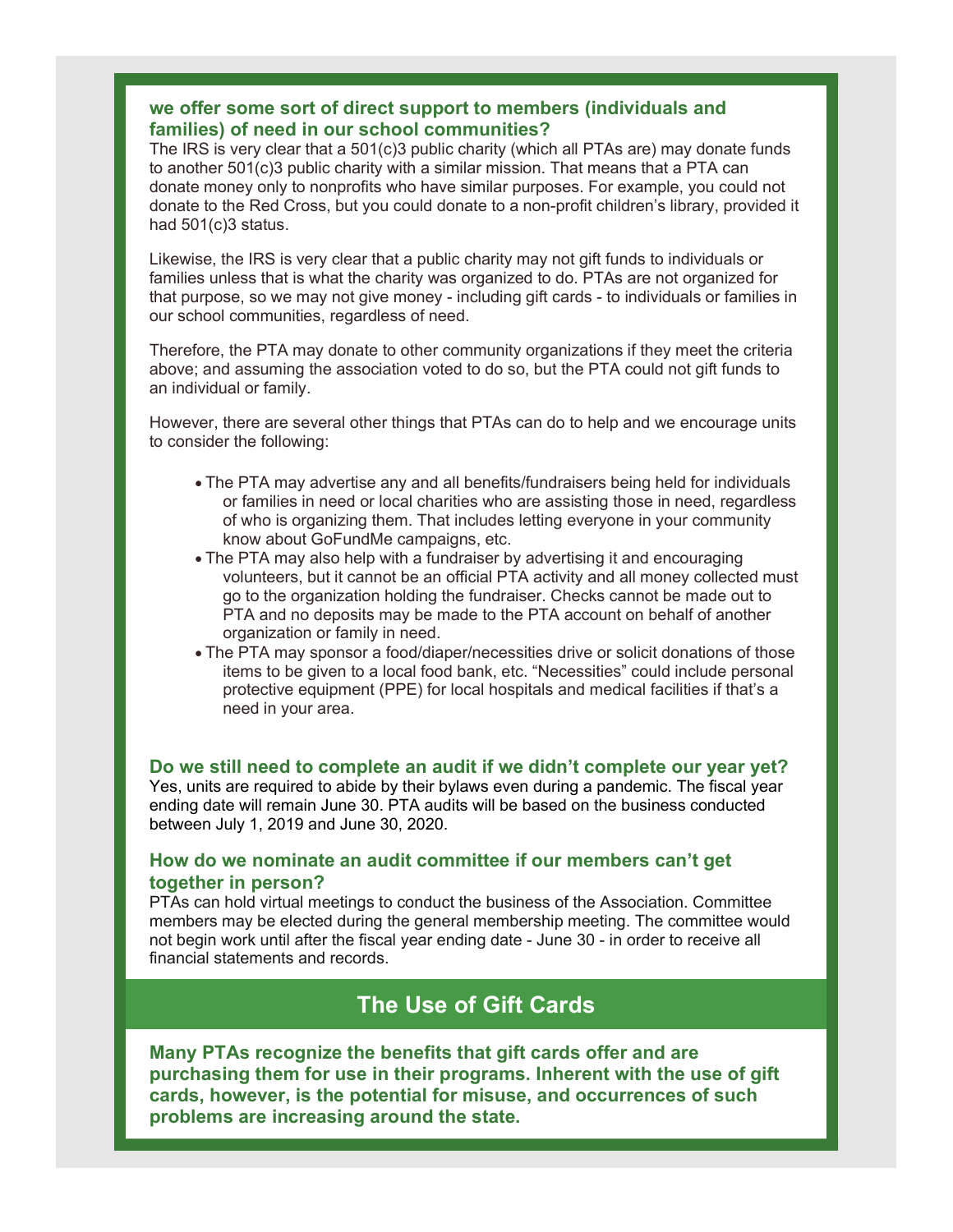# What Are Some of the Ways That PTAs Are Currently Using Gift Cards?

- As prizes or incentives for students in Reflections, Battle of the Books, and other programs.
- As membership incentives. As "stipends" for teachers.
- For the purchase of classroom supplies.
- In conjunction with teacher appreciation activities.
- As donated merchandise for "silent auction" fundraising events.
- As thank you gifts for volunteers.

## What Are the Potential Problems with Using Gift Cards in These Ways?

- Loss of accountability. Gift cards, like cash, can be used by anyone. Without adequate documentation of the purchase and distribution of gift cards, no one is accountable for those items and there is no "audit trail." For example, students who do not attend their Reflections award night might never receive the gift cards purchased as prizes because they can readily be slipped into a purse and forgotten. Similarly, a PTA officer who accepted a donated gift card from a local business might use it for a purpose other than that approved by the board or even for a personal purchase. Unfortunately, PTAs, like all non-profit organizations, are susceptible to fraud. The policies and procedures in place for control of cash transactions – such as two signatures on checks, prompt reconciliation of bank accounts, and detailed documentation – are sometimes nonexistent or easily circumvented with gift cards, resulting in an even greater possibility for the perpetuation of fraud.
- Turning volunteers into employees. When cash, gift cards, or gift items of more than nominal value (\$25) are given to PTA volunteers, the PTA runs the risk of turning the volunteer into an employee in the eyes of the IRS. While the work of PTA volunteers is invaluable, if a PTA attempts to "compensate" a volunteer for his/her services, then he/she is no longer a volunteer. As an employee, he/she becomes liable for paying taxes on her income, and the PTA, as an employer, becomes subject to payroll filings and taxes.

# How Can These Problems Be Avoided?

- Treat gift cards as cash.
- Institute the use of a log for disbursement of gift cards used for prizes or incentives for students so that there is documentation of who received each award. That log, signed by each prize recipient, would be attached to the check request form used for the purchase of the gift cards.
- Limit use of gift cards for PTA purchases to items in the approved budget, and maintain, to the extent possible, the same controls that should be in place for cash purchases; including having two people coordinate gift card use and retaining receipts for purchases made.
- Require submission of receipts for purchases made on gift cards used by teachers for classroom supplies.
- Eliminate use of gift cards or cash for teacher "stipends," as this creates an employer-employee relationship.
- Maintain an "accountable plan" for reimbursement of legitimate PTA expenses. Such a plan – which is accomplished by following PTA's recommended basic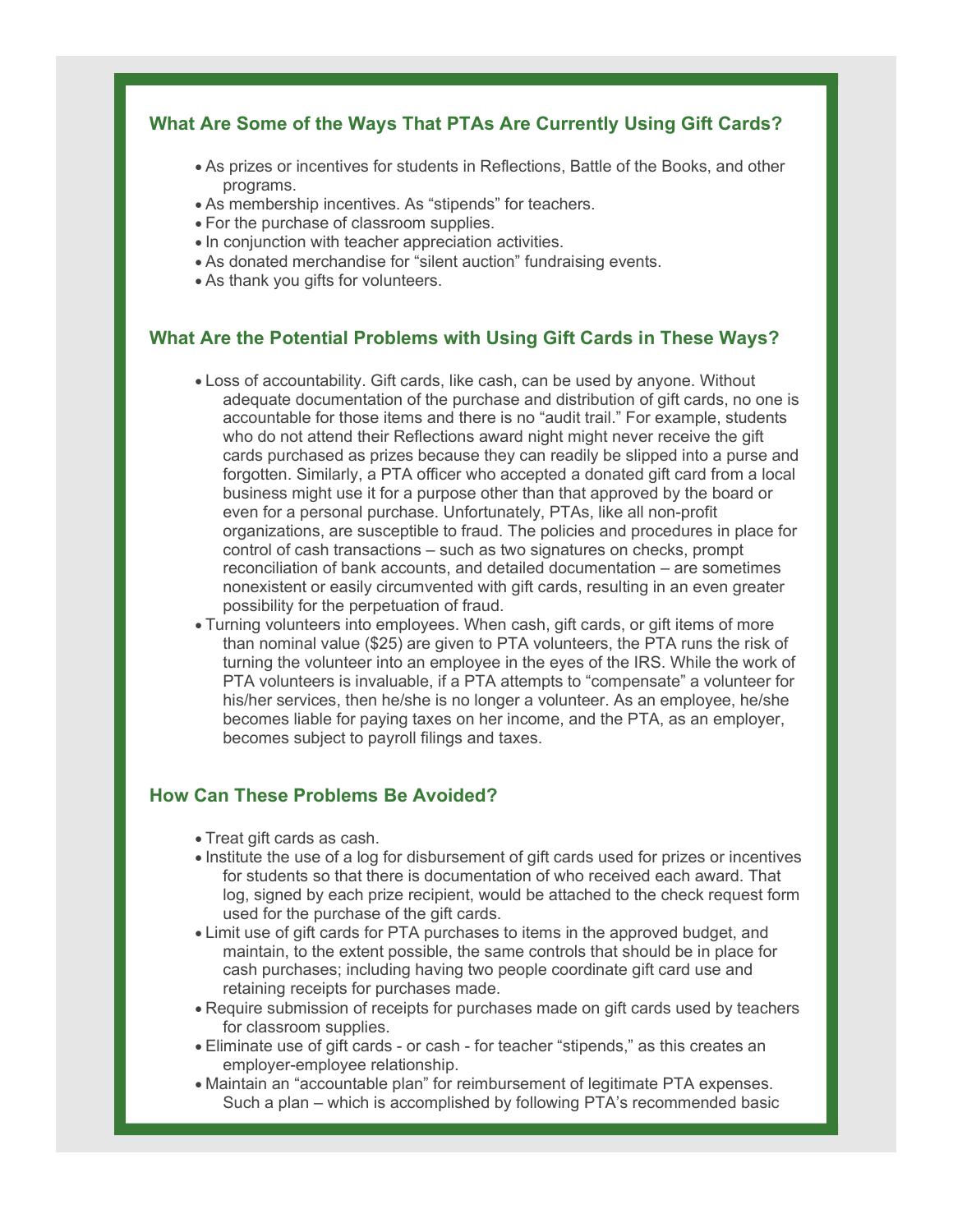fiscal management procedures - includes the timely submission of documentation of the expenses incurred through invoices, receipts, etc. Eliminate use of gift cards as "thank you" gifts for volunteers, as this creates an employer - employee relationship.

# Register for Workshop Wednesday

Register for the next Workshop Wednesday on April 15 on End of Year Membership Closeout & Planning for Next Year. Let's talk end of year membership and preparing for the next school year. Get your questions answered!Two sessions available:

> NOON: registration 7:00pm: registration

Virginia PTA | 1027 Wilmer Avenue, Richmond, VA 23227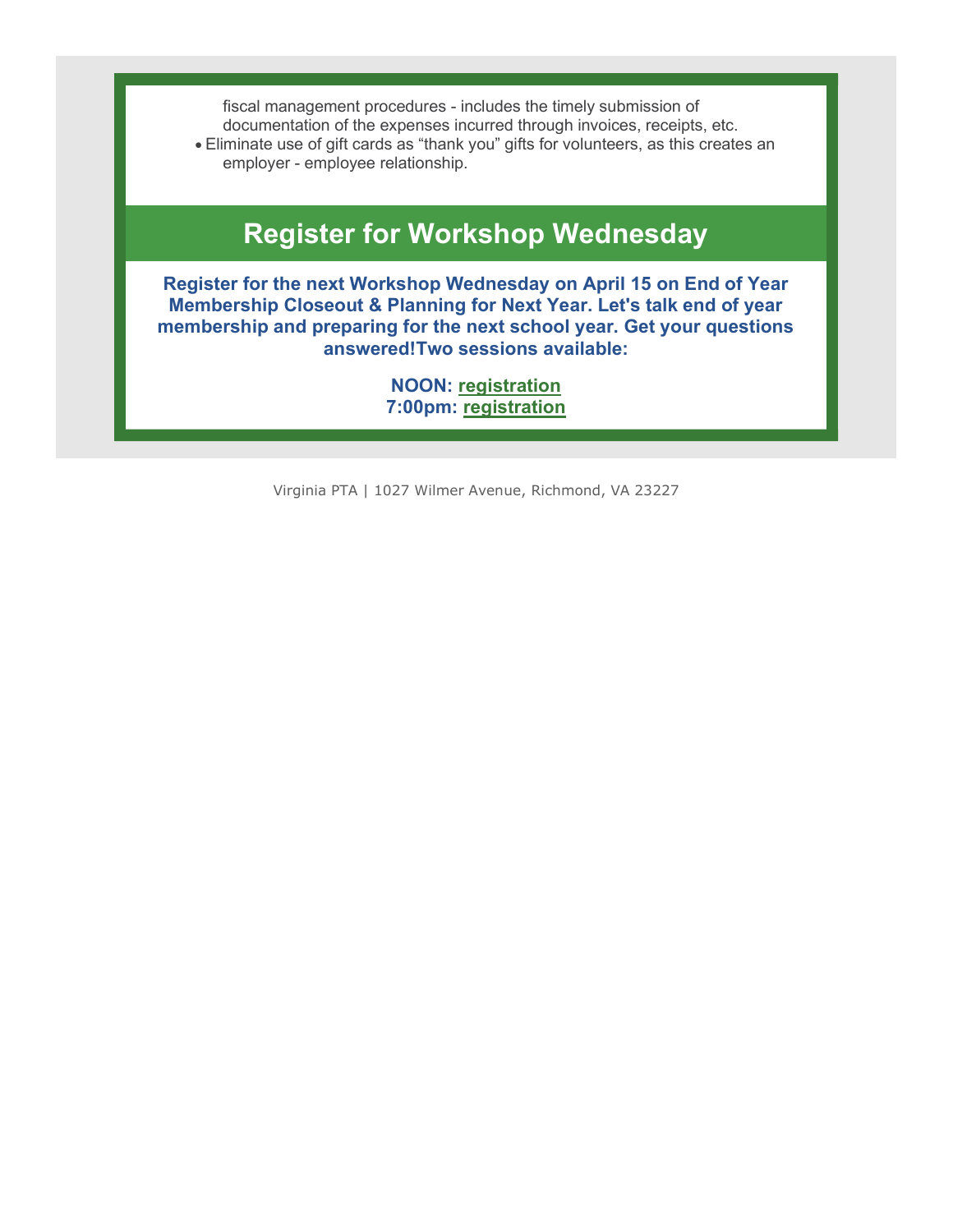

|                | <b>NOVA DISTRICT FINANCIAL QUESTIONS &amp; GUIDANCE</b>                                                                                                                                                                                                                                                                                                                                                                                                                                                                                                                                                                                                                                   |
|----------------|-------------------------------------------------------------------------------------------------------------------------------------------------------------------------------------------------------------------------------------------------------------------------------------------------------------------------------------------------------------------------------------------------------------------------------------------------------------------------------------------------------------------------------------------------------------------------------------------------------------------------------------------------------------------------------------------|
| 1              | Q: How do we amend our budget if needed?<br>A: Units can hold virtual meetings to conduct business of the Association. Units are required to follow their<br>bylaws on meeting notices to their general membership. It is highly advisable to send information on the<br>amendments to the budget in the meeting notice.                                                                                                                                                                                                                                                                                                                                                                  |
| $\overline{2}$ | Q: Do we still need to complete an audit if we didn't complete our year yet?<br>A: Yes, units are required to abide by their bylaws even during a pandemic. The fiscal year ending date will<br>remain June 30. PTA audits will be based on the business conducted between July 1, 2019 and June 30,<br>2020                                                                                                                                                                                                                                                                                                                                                                              |
| 3              | Q: If we have a new treasurer, how do we complete a transition if we are under a "stay at home" order<br>and shouldn't be within 6 feet of others?<br>A: VAPTA is asking everyone to follow the Governor's Executive Order. Financial records can be<br>exchanged via email or dropped off at homes or leave at schools. Individuals are able to conduct<br>business via telephone, email or utilizing services such as Zoom, GoToMeeting, etc. Transitions can take<br>place after the Executive Order is lifted. Districts, Councils and or VAPTA Board Members are available to<br>personally assist Units with training, transitioning in the absence of a face-to-face meeting, etc. |
| 4              | Q: Can we use Gift Cards for any reason?<br>A: No. Gift cards should only be utilized as prizes or incentives for students who participate in PTA sponsored<br>programs, membership incentives, purchase classroom supplies, in conjunction with teacher<br>appreciation activities, donated merchandise for 'silent auction' fundraising events, thank you gifts for<br>volunteers who are not board members, or purchase food and supplies for gift baskets/giveaway.                                                                                                                                                                                                                   |
| 5              | Q: How can we close out our books if we haven't met as a general membership since March 1 or earlier?<br>A: Yes, units are required to abide by their bylaws even during a pandemic. The fiscal year ending date will<br>remain June 30. PTA audits will be based on the business conducted between July 1, 2019 and June 30,<br>2020.                                                                                                                                                                                                                                                                                                                                                    |
| 6              | Q: How do we set an audit committee if our members can't get together in person?<br>A: PTAs can hold virtual meetings to conduct the business of the Association. Committee members may be<br>elected during the general membership meeting. The committee would not begin work until after the<br>fiscal year ending date - June 30 - in order to receive all financial statements and records.                                                                                                                                                                                                                                                                                          |
| $\overline{7}$ | Q: How do we sign checks with two signatures with the Governor's "stay at home" order in place?<br>A: Units should check with their bank/financial institution to see if one signature will be accepted based on<br>how your account is established. All expenditures must be approved by the board prior to payment.<br>Online bill payments are an option if your board has agreed and approves all payments.                                                                                                                                                                                                                                                                           |
| 8              | Q: Can Virginia State PTA, wave the two-signature bylaw just during this unprecedented time with some sort<br>of temporary bylaws amendment?<br>A: Virginia non-profit code nor Roberts Rules of Order allow non-profits to suspend bylaws. Please see the<br>answer to question #7 for suggestions.                                                                                                                                                                                                                                                                                                                                                                                      |
| 9              | <b>Q:</b> What do we do if we collect membership payment and mail to the office knowing the office is closed?<br>Will our checks get cashed within a certain timeframe? What if the office stays closed for a longer time<br>than April 13?<br>A: During the current and any foreseeable office closure, mail is being collected and deposits are being<br>made weekly.                                                                                                                                                                                                                                                                                                                   |
| 10             | Q: If our general membership doesn't choose to meet, can't due to technology/language challenges,<br>what do we do about completing and closing the books for this school year?<br>A: Units would close out their books through the normal process and procedures as a full fiscal year, July 1,<br>2019 and June 30, 2020.                                                                                                                                                                                                                                                                                                                                                               |
| 11             | <b>Q:</b> Can we just roll money over or should we spend it? If, for example, we try and keep a \$10,000.00 limit<br>and we have \$25,000 left in our account because we didn't spend it on expenditures planned at the<br>end of the year, can we roll it over and save it for next year? An easy budget line item change that says<br>"Covid-19" so it is clearly earmarked leftover funds from this year?<br>A: This is a board decision, but highly recommended by VAPTA to address unrealized needs next school<br>year.                                                                                                                                                             |